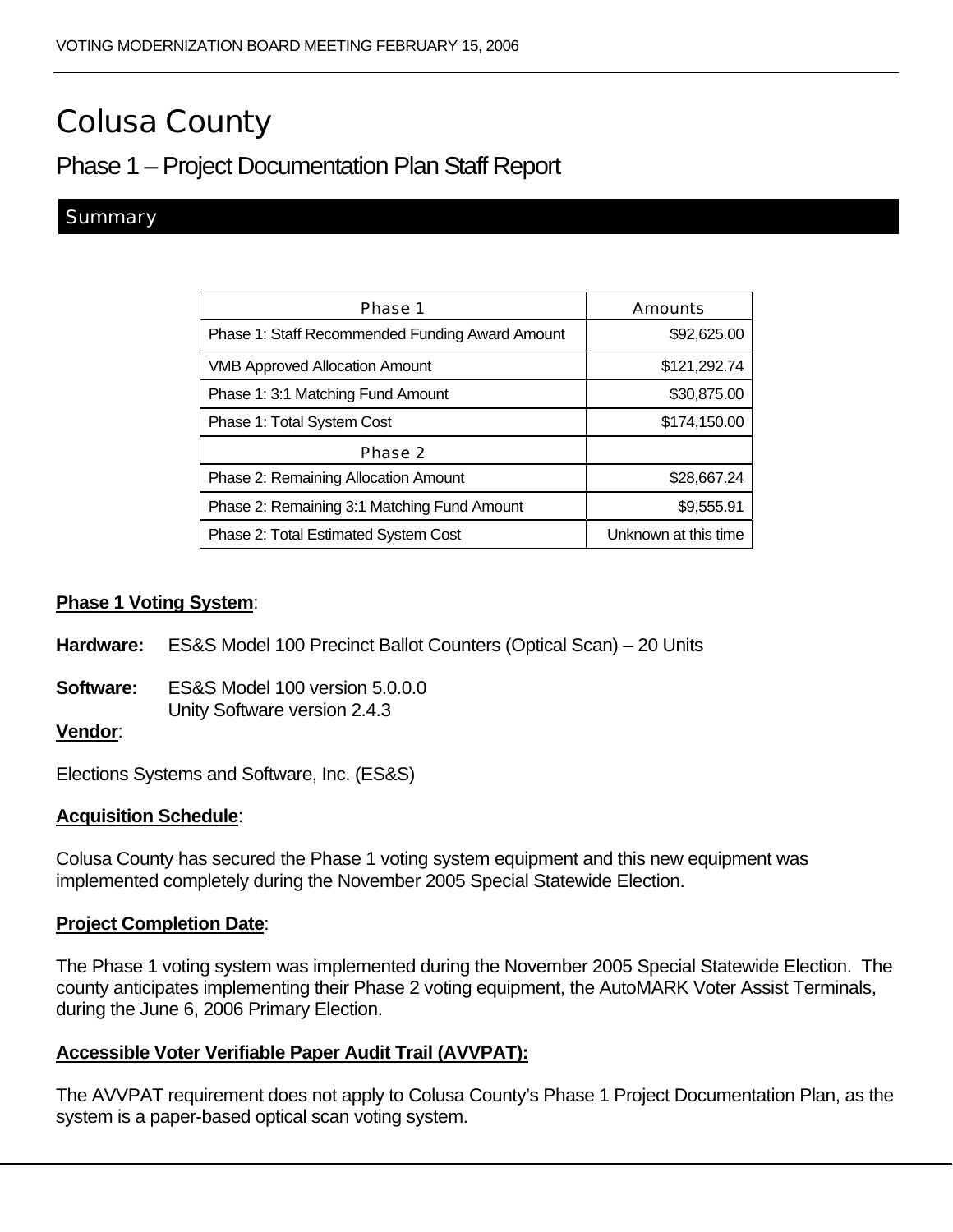### VOTING MODERNIZATION BOARD MEETING FEBRUARY 15, 2006

# Colusa County Phase 1 – Project Documentation Plan Staff Report

# **Staff Report**:

Colusa County's Phase 1 Project Documentation Plan meets the requirements for completeness. The ES&S Model 100 optical scan units being used by Colusa County are certified for use in California.

During the October 2003 Recall Election, Colusa County rented ES&S central count optical scan voting equipment to take the place of their Datavote punch card voting system to assist with reducing the printing cost due to the extraordinary number of candidates on the ballot for the Recall Election. The optical scan voting equipment was well received by their voters and, as such, the County rented the central count optical scan equipment again during the March 2004 Primary and the November 2004 General elections. Based upon the successful use of the optical scan voting system, Colusa County entered into a contract with ES&S to purchase 20 ES&S Model 100 precinct-based optical scan units and these units were used for the first time during the November 2005 Special Statewide Election.

While the implementation of the optical scan equipment has already occurred, Colusa County is committed to continually refining their staff and poll worker training and to focusing on voter education for the June 6, 2006 Primary Election. The county plans to hold demonstrations and distribute educational materials to voters on how to correctly mark their votes on the optical scan ballot and how to use the precinct scanner.

Colusa County's Phase 1 optical scan equipment does not fully address the new state and federal requirements for accessibility. However, the ES&S Model 100 does offer a voter verified ballot and alerts voters if they over-vote their ballot. To fully comply with state and federal law, Colusa County plans to incorporate a Phase 2 into their overall plan and intends to purchase one AutoMARK Voter Assist Terminal for each polling location.

Colusa County will only receive VMB payments once they have submitted detailed invoices for their certified voting equipment. Please note that the staff proposed funding award is based upon allowable reimbursement under Proposition 41 for voting equipment hardware and software only. The Election Support Services and ES&S Voter Registration Software License Fees [and Services] line items listed in the Colusa County contract with ES&S would not be covered as a reimbursable claim under Proposition 41.

#### **Staff Recommendation**:

It is our recommendation that Colusa County's Phase 1 Project Documentation Plan be approved and a Funding Award letter be issued in the amount of \$92,625.00.